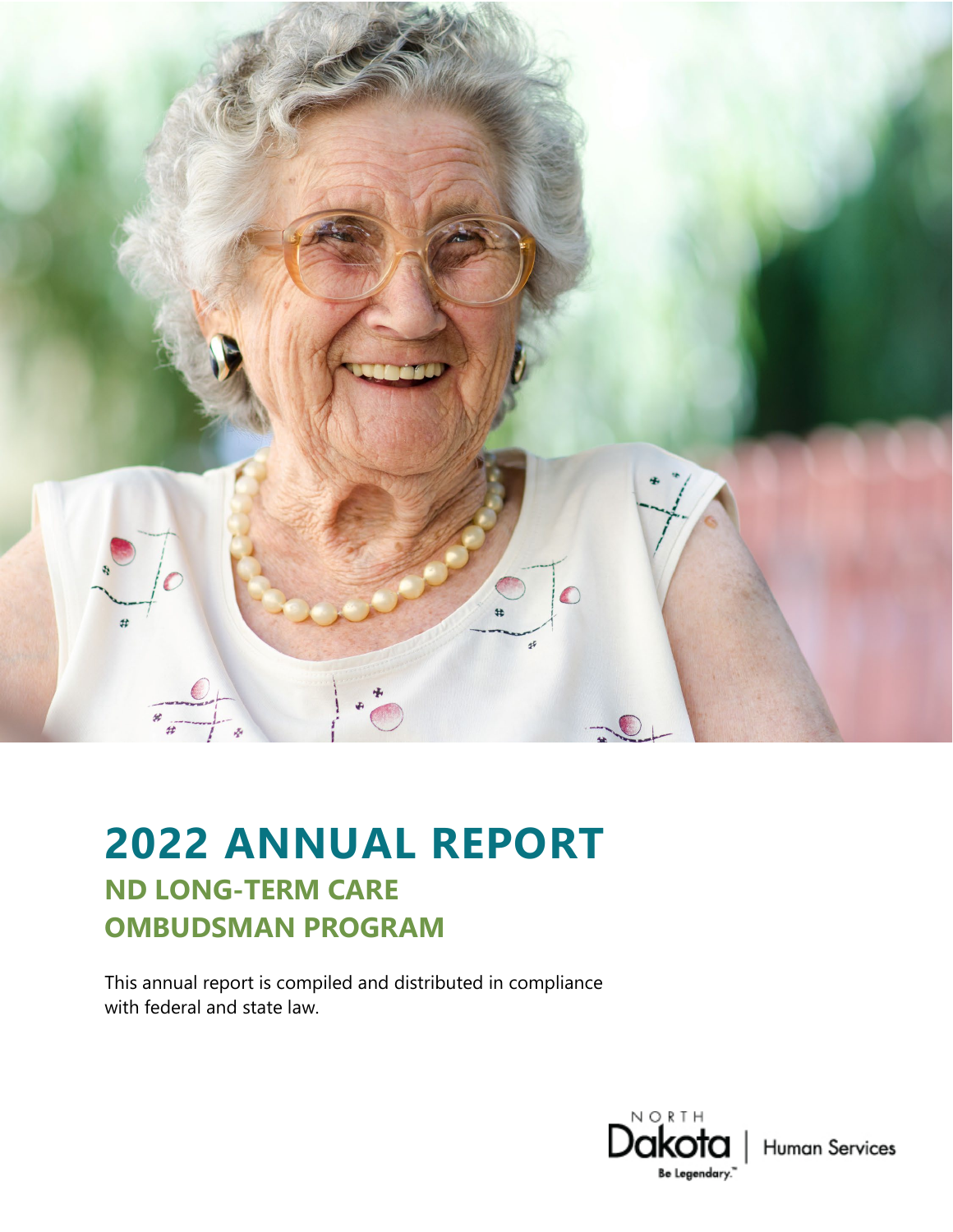

The Office of the State Long-Term Care Ombudsman is a programmatically independent, resident-directed advocacy service located within the North Dakota Department of Human Services, Aging Services Division. Points of view, opinions or positions of the office do not necessarily represent the views, positions, or policies of the North Dakota Department of Human Services [See 45 CFR part 1324.11(e)(8)].

**Please direct any comments or discussion about the contents of this report or issues impacting residents of long-term care homes to the State Long-Term Care Ombudsman.**

#### **Prepared by:**

Karla Backman, State Long-Term Care Ombudsman 701-328-4617, [kbackman@nd.gov](mailto:kbackman@nd.gov) 

Data used is from the Federal Fiscal Year (FFY) 2021 National Ombudsman Reporting System report *(October 1, 2020 – September 30, 2021)*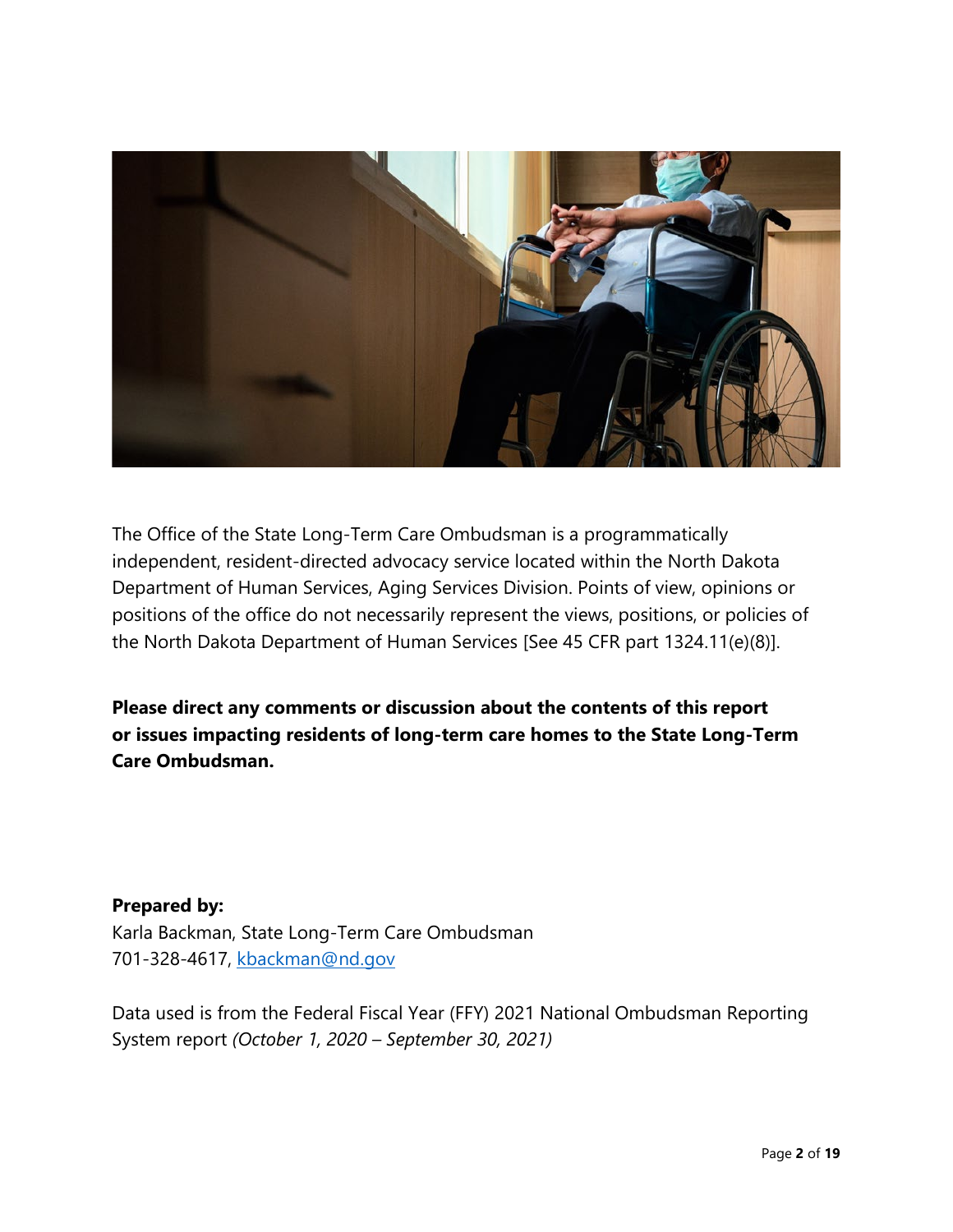# **CONTENTS**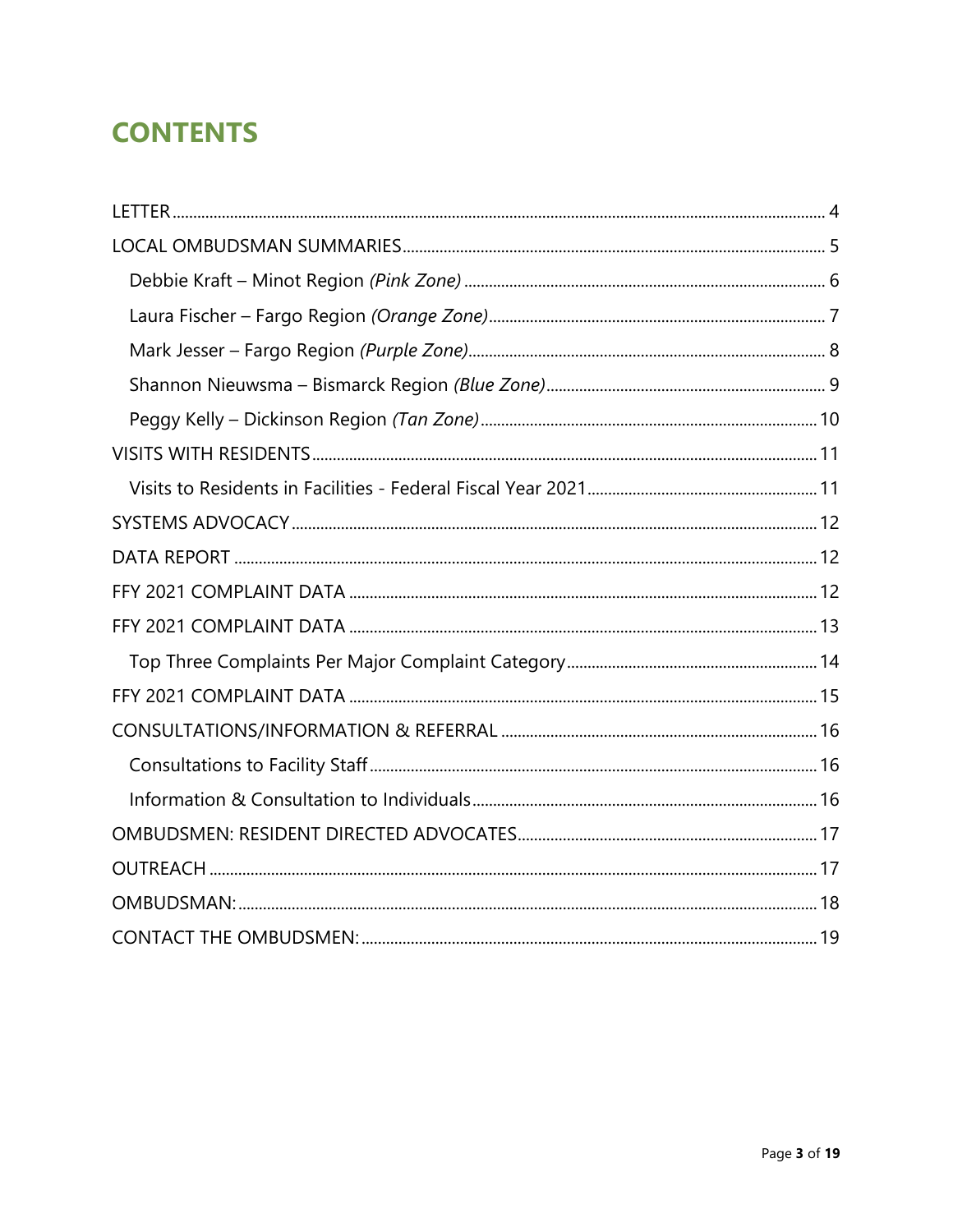# **LETTER TO RESIDENTS AND STAKEHOLDERS**

Quality of care has emerged as a top concern both in the data and anecdotally in these pandemic recovery times. Some of the situations could also be categorized as neglect and/or abuse. Residents seem to be resigned to slower response times and care that does not account for residents' preferences and care needs. Residents do best when they have input into their daily lives and their care, and when the direct care staff are familiar with their likes and dislikes, their routines, as well as their quirks and personalities. This facilitates the provision of training needed, so staff are prepared to deal with communication/behavioral issues that often escalate into safety concerns.

The staffing shortage in long-term care homes is a national issue that is also pervasive in North Dakota. Many factors have contributed to the shortage, and the response likely needs to be multi-pronged. However, as a resident-directed advocacy service, our message is that **despite** the challenges the long-term care industry is experiencing, residents should still have the highest quality of care and quality of life.

Resident rights is the second top concern in the data and anecdotally. Violations of residents' rights could also be categorized as psychosocial harm. It has been a challenge this past year to validate with residents that they do have rights as residents, after so many of them were waived in an instant during the pandemic. The ombudsmen have been empowering residents to speak up and to expect their rights to be respected.

The North Dakota Department of Health serves as the regulatory agency for both basic care and skilled nursing facilities. They provide the oversight and the accountability to regulations with the authority to require change. However, they are overwhelmed. The Centers for Medicare and Medicaid Services (CMS) requirements for the nursing homes leave very little staff time to do surveys of basic cares for adherence to regulation, and to respond to complaints. There is a need to invest in this area to ensure oversight for the quality of care for basic care residents.

It is difficult to advocate for the tenants/residents of assisted living 'level of care' facilities. There is licensing law and administrative rule, but no true regulatory role for quality of care is granted to the licensing authority. It is often believed by the consumer to be a level of care equivalent to skilled nursing care, which it is not. Often tenants/residents of assisted living and their families ask the ombudsmen, "Can they (the facility) do this?". It is interesting navigating this system as an advocate.

Karla Backman

Karla Backman, LBSW State Long-Term Care Ombudsman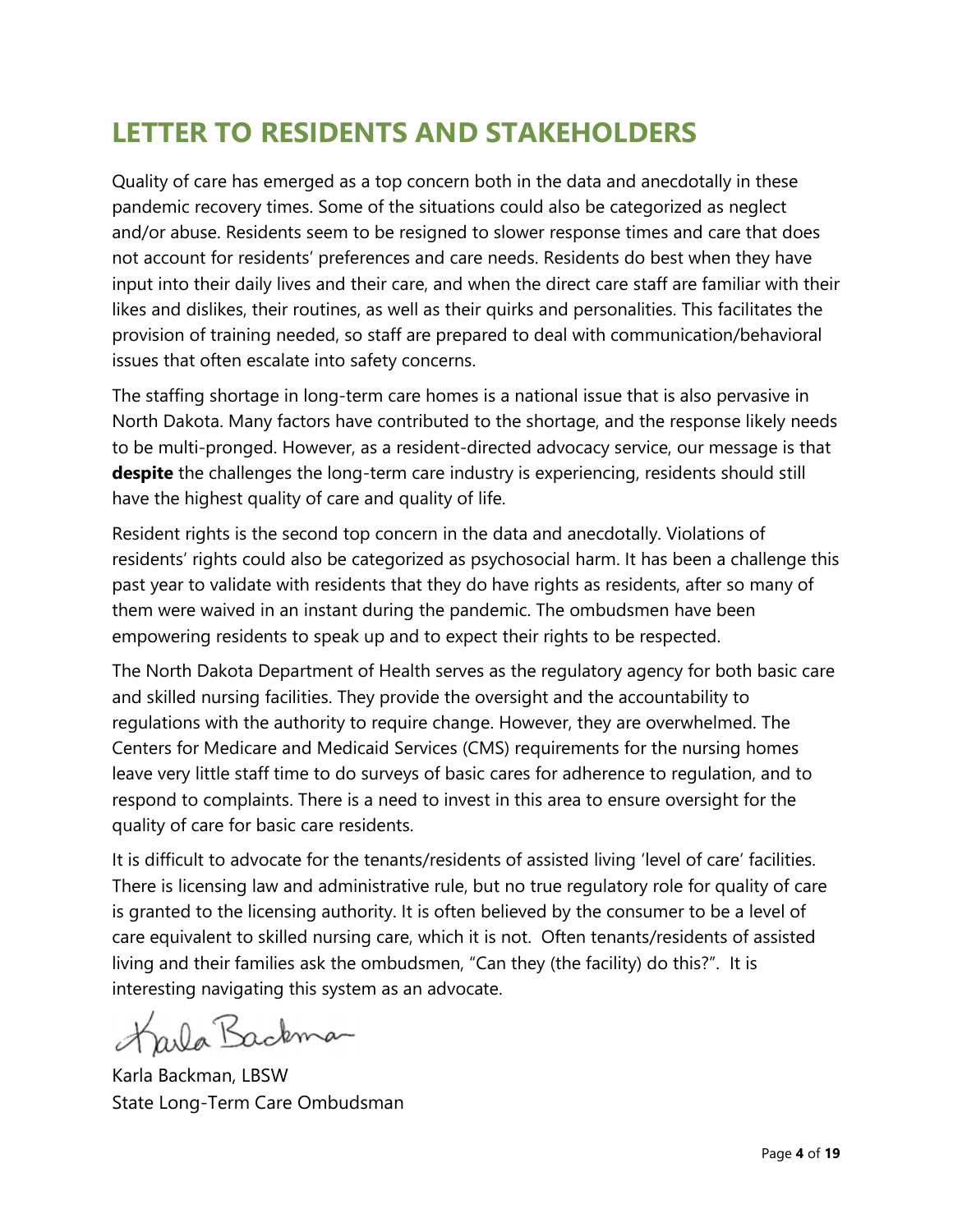

# <span id="page-4-0"></span>**LOCAL OMBUDSMAN SUMMARIES**

Each local ombudsman was asked to provide a summary of their observations and experiences within their assigned areas.

### **SANDRA BRANDVOLD – BASED IN DEVILS LAKE** *(Golden Yellow Zone)*

Residents voice concerns regarding the long call light wait times but are more tolerant when staff explain the reason as "working short." However, residents are less tolerant when staff answer the call light, say they will be right back, and the wait is another 10 or 15 minutes. Residents are having to adapt to changes in their pre-pandemic routines including missed bath days, late meals, less personal care, and less activities. Despite residents being informed of their rights, they often excuse staff, and put them before themselves.

From June to Nov. 11, 2021, I asked two residents from each of the skilled nursing facilities in my zone to participate in a questionnaire about what makes their life meaningful. One question was to identify what leisure activities they like to do because it's fun, it's play, it's pleasurable and jumps their energy level. Another question was to identify what restorative activities they do because it recharges their batteries – how do they get themselves charged up? They couldn't use sleep as an answer. What residents found meaningful were not necessarily activities on the daily calendar. Those residents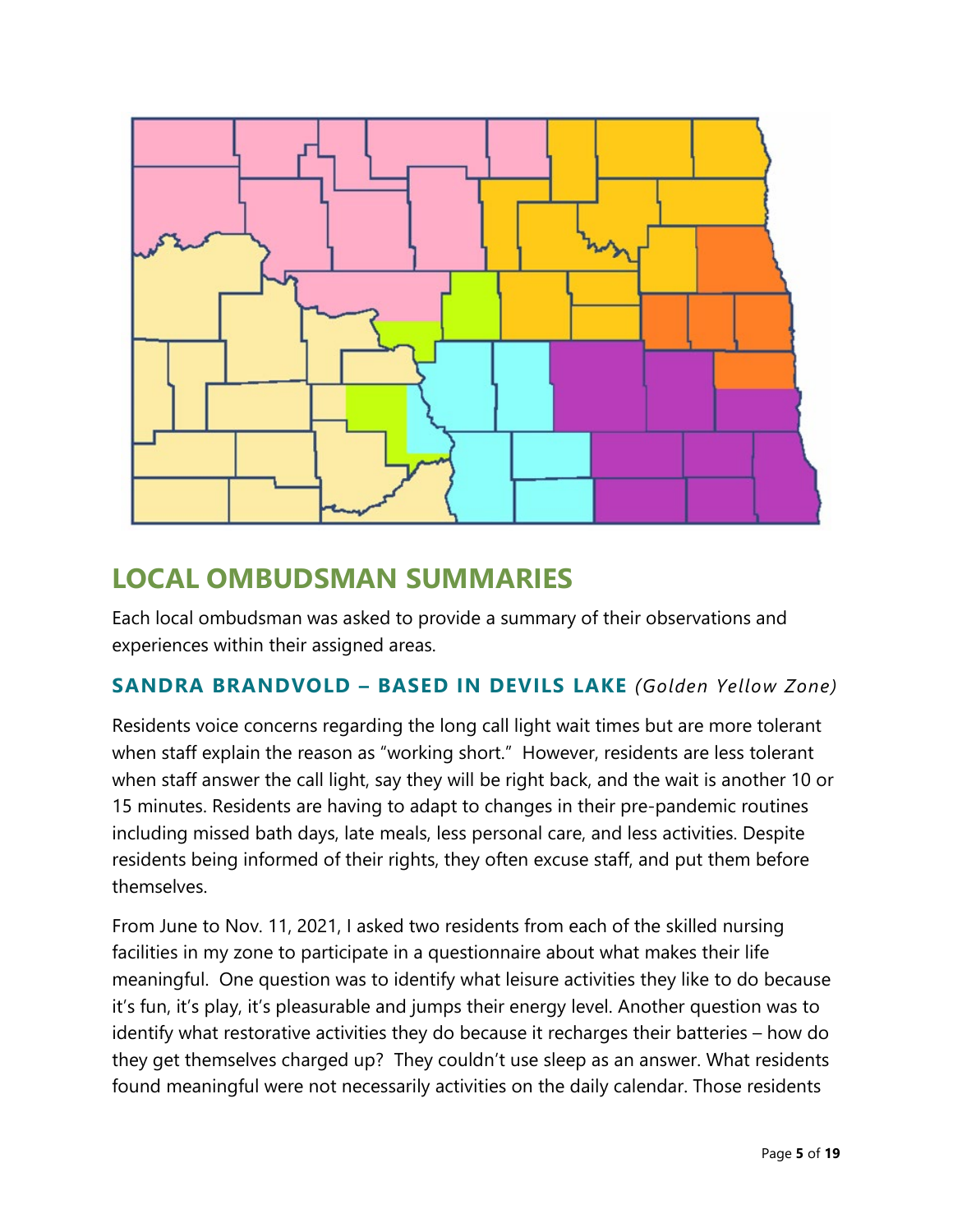who had in-room meaningful interests/hobbies prior to the pandemic, continued them throughout.

Of course, Bingo is the most popular activity, but group exercise has become a hit as well. Whether it is residents forming a circle and bopping a large balloon around, modified team bowling, or the newest team competition of corn hole, residents are having fun!

I saw less initiation of interaction from traveling staff to residents. Overall, residents reported less interaction with staff during cares because staff are rushed. Residents want conversation with staff. Residents have become accustomed to staying in their rooms. I'm not seeing near the number of residents out and about as prior to the pandemic.

Resident councils continue with generally less participants. I'm hearing this comment more: "Nothing gets done anyway." I inform residents that when they bring up concerns/suggestions at resident council, it is recorded, and the facility is to try to reasonably accommodate the concern, get back to the council in a timely manner, and if they can't accommodate, explain why not. Much like filing a grievance. Again, residents are "resigned" to the new normal.

There is ongoing turnover among administrators, nurses, and social workers. Residents really like the summer months as high school students join the workforce. Residents enjoy their enthusiasm and dedication.

### <span id="page-5-0"></span>**DEBBIE KRAFT – BASED IN MINOT** *(Pink Zone)*

Staffing has been the main topic in my zone over the past year. Residents have expressed both frustration and understanding regarding staff shortages.

I was invited to attend a resident council meeting at a skilled nursing home facility. Staffing was addressed and many residents expressed frustration with call lights not being answered for upwards of an hour, meals being served late and cold, housekeeping unable to clean their rooms as often as needed, and medications not being dispersed on time. The residents were very open and stated they understand staff shortages are the reason for the above issues. Even though residents are frustrated, they were equally compassionate toward the overworked staff who show up every day. The residents are aware there's a workforce shortage across the country, and the consensus is this is how it will be until this issue is resolved.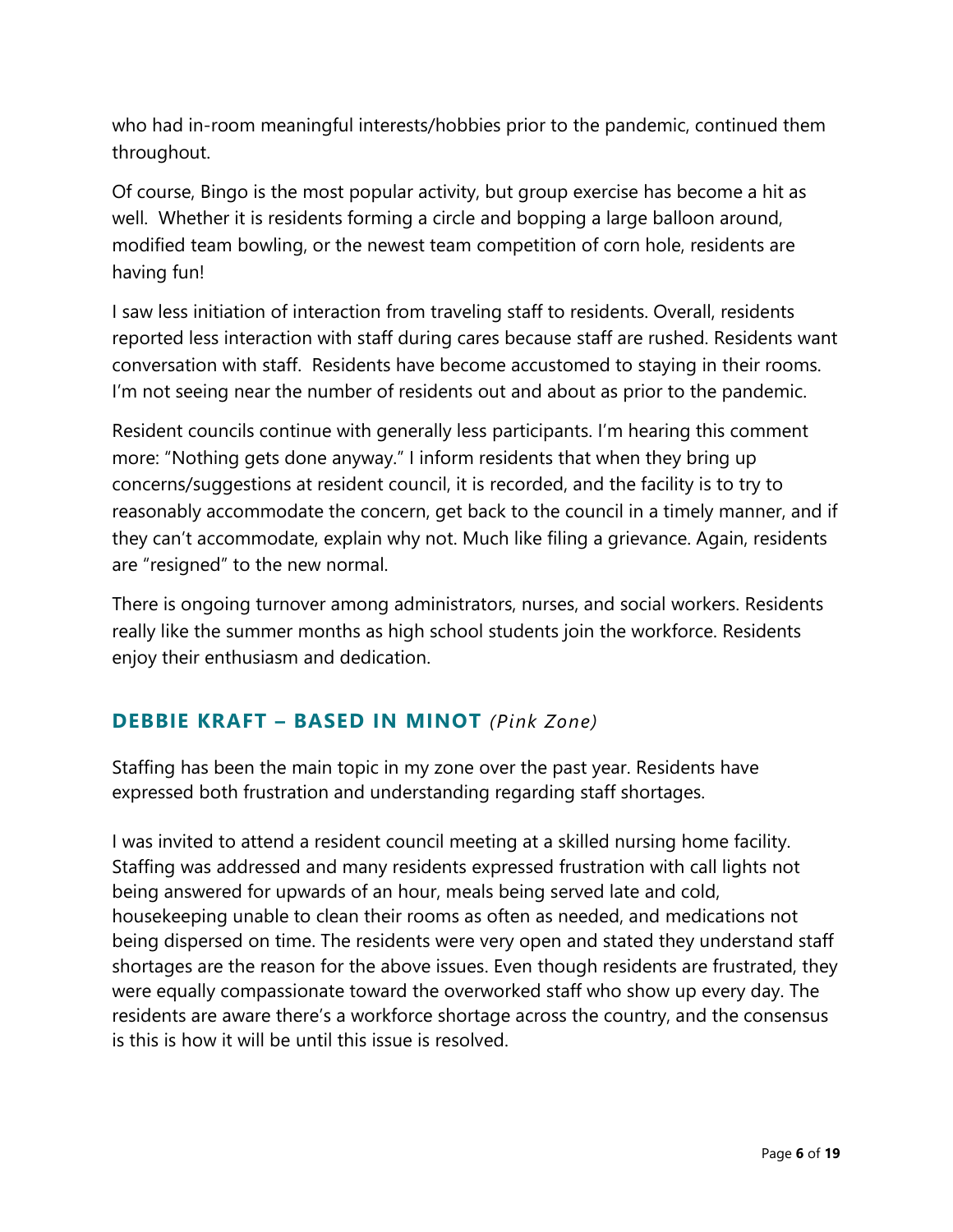One skilled nursing home resident stated staff shortage has directly impacted his bathing schedule. The resident stated he is scheduled to receive baths on Mondays, Wednesdays, and Fridays. However, the facility is often short staffed, and he'll miss one of his bath days. Another resident shared she experiences long waits for toileting assistance, whether they're late to transfer her to the toilet, or they leave/forget her on the toilet.

Twice, a rural facility has had to transfer all their residents to another facility 55 miles away because they are unable to recruit and retain nurses. The facility did hire appropriate staff, and the residents were transferred back each time. Recently, I spoke with residents at the facility, and each expressed concern that they will need to be moved again, and that the facility will close. These residents are genuinely concerned the facility will close, and they'll be moved away from their family and friends.

Facilities are seeing staff turnover from the top down. Administrators, directors of nursing, social workers and so on have been leaving facilities at an alarming rate. In addition to professional staff leaving, facilities have commented on the difficulty in finding kitchen, laundry, and maintenance staff.

Admission referrals have become more complex. They include younger residents with addiction and mental health needs, bariatric individuals, and older individuals with advanced behavioral needs. These individuals require more staff to meet their complex needs, such as three-person assists or one-on-one care.

Residents are concerned their facility will have to close.

### <span id="page-6-0"></span>**LAURA FISCHER – BASED IN FARGO** *(Orange Zone)*

This past year has seen a shift in visitation since the pandemic began. Reentry into the facilities was at times slow and varied from one facility to the next. The ombudsman program often became a stopping point for families trying to decipher "guidelines" set forth by CMS and what the facility ultimately decided was in the best interest of the residents.

Many residents displayed a general resignation to fewer activities, fewer visitors, and a change in the care they receive from staff. Across my territory, many facilities faced the challenge of finding the needed staff to meet the needs of the residents. According to family members and residents, staff were pulled from different areas in the facilities and residents were faced with the uncomfortable truth that their caregivers were no longer familiar with them and their preferences/needs. According to multiple residents, wait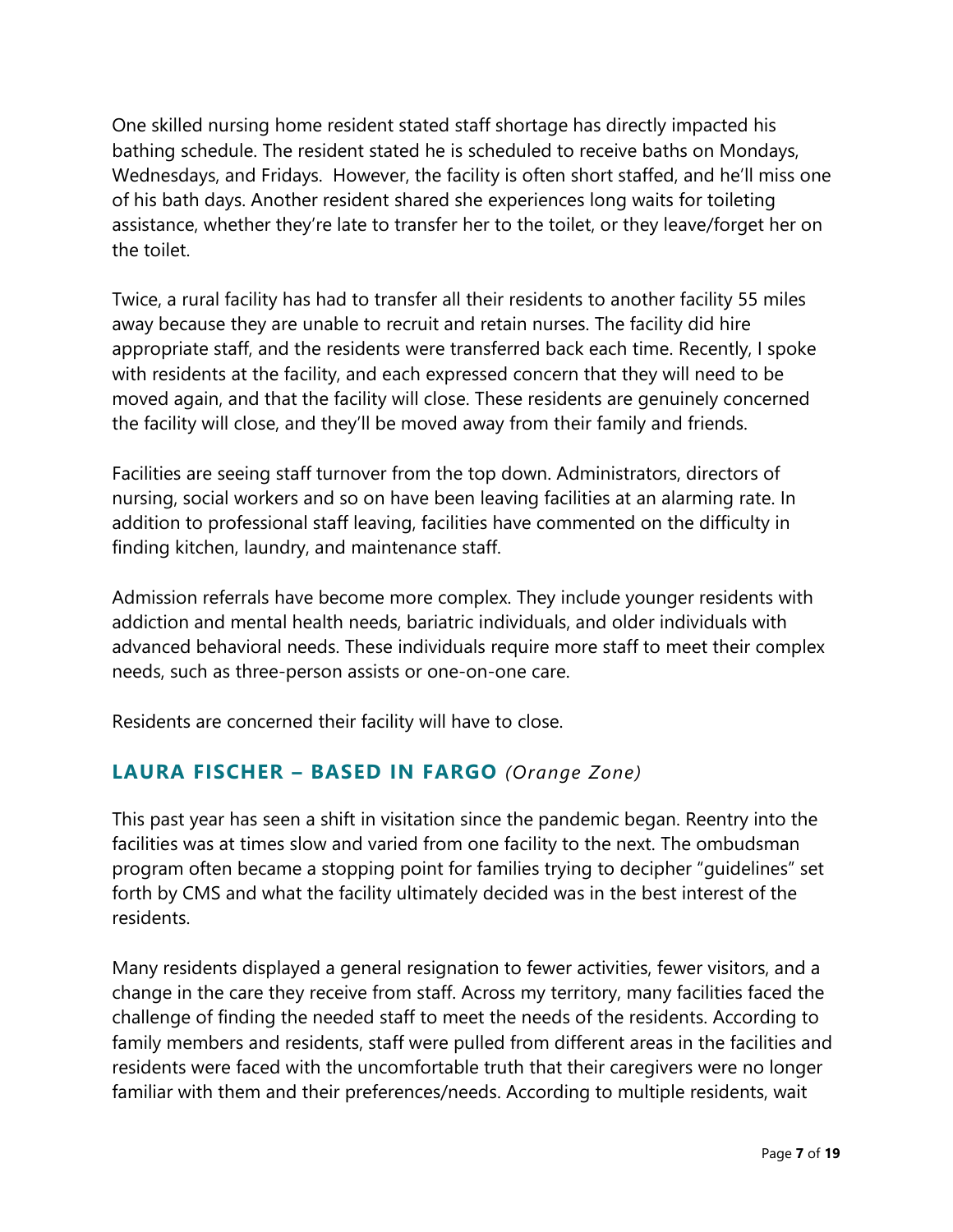times increased and staff often expressed they were overwhelmed, causing many residents to withhold voicing complaints because they didn't want to increase the burden the staff felt.

Most of my quarterly visits with residents have revolved around reeducating residents and, in some cases, introducing them to the Ombudsman Program and informing them that they do, in fact, have rights.

Even as most facilities attempting to increase activities and restart communal dining, I have witnessed a decline in residents' participation. Staff have also reported an increase in residents' self-isolation. Some staff have reported concerns that residents appear conditioned to staying in their rooms. This could be attributed to a fear of another outbreak, unwillingness to mask and in some cases, lack of staff to bring residents to activities. I have witnessed more doors closed than ever before. I am hopeful when I witness residents sitting in a communal area and staff attempting to prompt conversation among residents. We have come a long way since March 2020, but we have a long way to go.

### <span id="page-7-0"></span>**MARK JESSER – BASED IN FARGO** *(Purple Zone)*

I find that the vast majority of residents are so very gracious and understanding that they are willing to accept a lower standard of care. Staffing shortages and the resulting use of more agency staff have resulted in slower response times to call lights, long waits for assistance in cares, reduced availability of activities, delayed maintenance, and violations of resident rights and freedoms (for the conveniences of staff). There are some residents who are willing to assert their voice and make complaints, but most have accepted their current quality of care as a result of the pandemic and as the new norm. Many can cite specific instances of poor care yet are unwilling to report them to staff or request advocacy from the ombudsman. The carousel of staff (resignations, retirements, terminations, etc.) from administrators, to nurses, to support services staff has been dizzying. The lack of consistency and stability in these key positions is also contributing to a lower standard of care.

Resident council meetings have been inconsistent and slow to return to regular meetings.

The number of skilled nursing care beds appears to be on the decline, as facilities struggle to fill vacancies. This has been a benefit for the residents. I'm seeing more shared rooms being turned into singles. Significantly fewer residents have roommates, and residents are enjoying the benefits and privacy in having their own room (no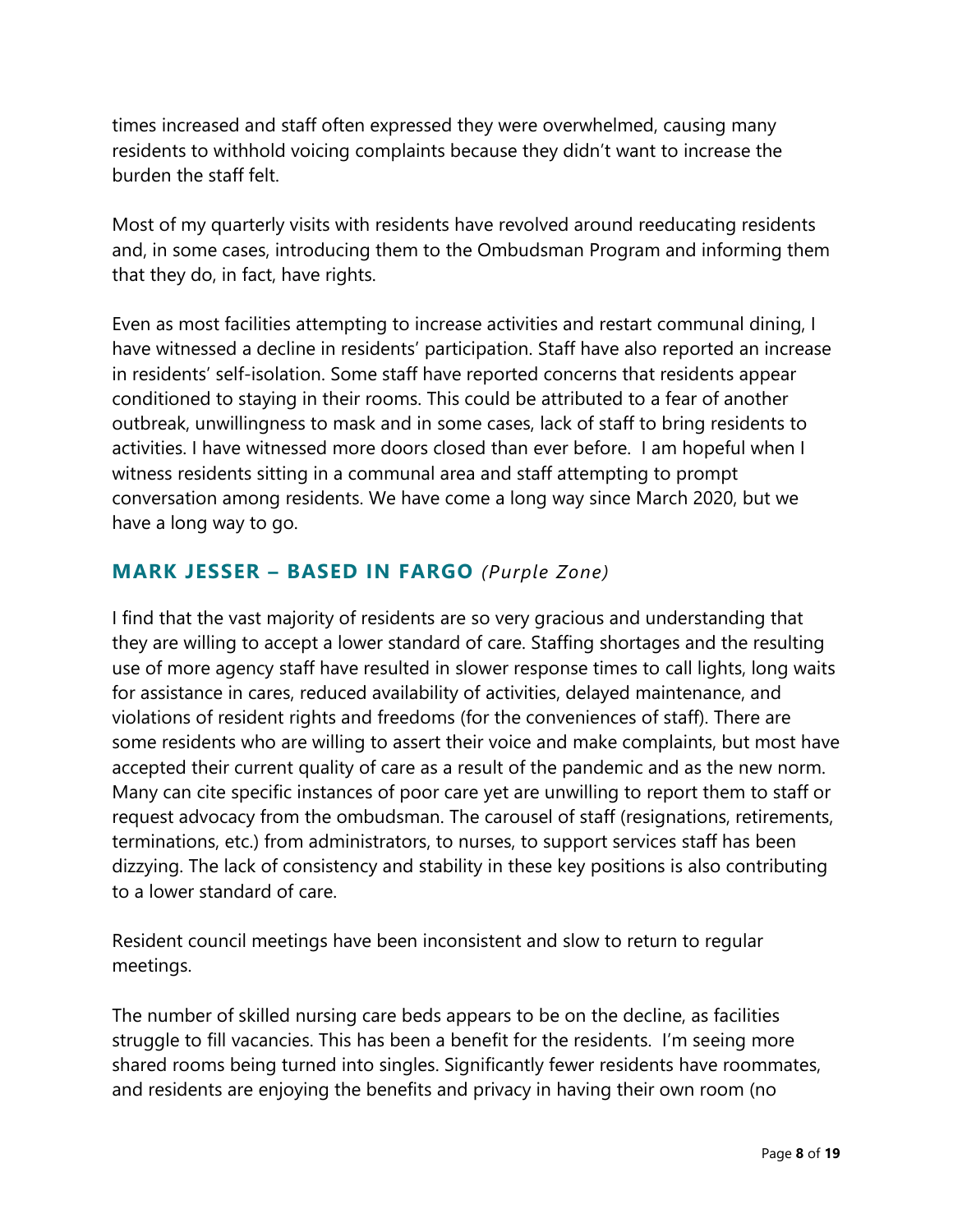competing TV, no sharing a bathroom, more space for lifts, etc.). More assisted living facilities and some skilled facilities are exploring transitioning apartments and rooms to basic care services.

During this year, the two remaining volunteers in my zone resigned. They had both been with the Ombudsman program for 15 or more years.

### <span id="page-8-0"></span>**SHANNON NIEUWSMA – BASED IN BISMARCK** *(Blue Zone)*

The onset of COVID-19 brought significant changes to everyone's lives, but possibly none more than people living in long-term care settings. Residents were "locked" into their buildings and often into their rooms. For a time, they were cut off from in-person contact with their family and friends, spiritual providers, other residents, community providers, etc. Residents reported feeling isolated and depressed, sometimes even expressing wanting to die, due to the inability to see one's spouse, children, siblings. Not being able to take part in weddings, birthdays and other family events, not being able to meet and hold new grandchildren and great-grandchildren or to say "good-bye" to loved ones who passed away was described as unbearable and inhumane. While some residents were accepting of the lock-down due to their own compromised medical conditions, advanced age and frailty, etc., most expressed great despair and sadness and couldn't understand why they weren't able to make their own choices and decisions about the level of risk they were willing to take to live their lives the way they wanted.

With the re-opening of facilities, many residents are sharing stories of what they missed and lost both physically and emotionally. And while re-opening has occurred, it still fluctuates depending upon facility and community circumstances, and varies from one facility to the next. While some facilities are allowing communal dining and activities and are engaging in resident council meetings in some fashion or another, some are still not, and residents are reporting frustration and even anger. Residents question why their friend or family member who lives in another facility can do things they cannot.

Many residents report the wearing of masks has made it difficult for them to communicate their needs and wants effectively, and it is also difficult for them to hear and understand their caregivers. In addition to the increased difficulty in communication, residents also report increased staff turnover and reliance on traveling staff have negatively affected their care. Some residents have reported becoming resigned to and accepting of the fact that they will not know who their caregiver is from day-to-day, and that they will have to re-educate staff on their needs and preferences on a regular basis.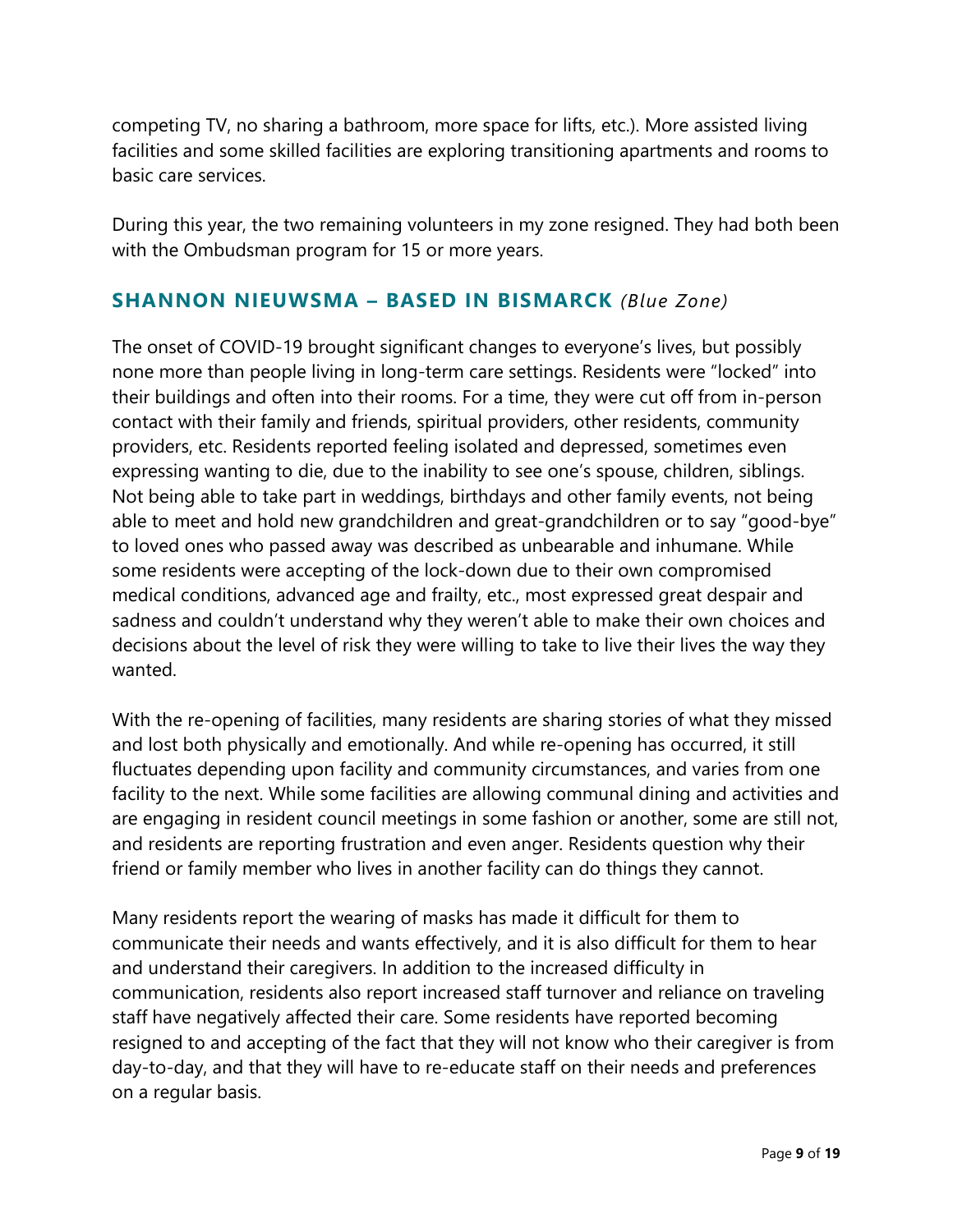Residents have voiced concerns about services such as bathing, vital checks and restorative therapy not being provided as frequently as needed and at times that their care plans are not being followed or their wishes and preferences are not being honored. Residents have shared waiting up to and more than an hour at times for call lights to be answered causing residents to feeling powerless. Other residents have expressed feelings that their facility is understaffed and thus not wanting to be a burden to staff, they avoid using their call lights except under the most extreme cases. And while many residents respond that they are "okay," when visited they express concerns for their fellow residents.

There are many residents who express receiving good care and having a connection with staff. And in conducting facility visits I am seeing more residents out of their rooms and engaging in activities and socializing. I hope that trend continues, and we can see a day when there are no modifications placed on how visits are conducted, residents are never forced to eat in their rooms or abstain from engaging in activities, and they never have to miss out on any event important to them and their quality of life.

### <span id="page-9-0"></span>**PEGGY KELLY – BASED IN DICKINSON** *(Tan Zone)*

As the ombudsman for the southwestern corner of North Dakota, I cover a rural 13+ county area. Most of the facilities are small. This area has seen a decrease in the residents in facilities. Some of these facilities previously had waiting lists.

This area has seen an increase in residents and facility staff requesting assistance regarding the resident's right to choose to not wear PPE or to be moved to a COVID-19 unit. There have been more requests for information regarding video monitoring. Residents have long reported their concerns about call light response times. Now, due the influx of new staff and contract staff, residents report even longer call light response times coupled with a fear of reporting staff and shorting the facility even more.

This ombudsman has provided consultations regarding intimate relationships, moving residents between rooms, and where the resident chooses to eat. This area has seen an increase in calls from case managers and hospital social workers who have patients who are being declined admission to nursing homes based on vaccination status, smoking, and mental health diagnosis. This has led to residents being displaced from their home communities resulting in fewer to no in-person family visits and a lower quality of life for the residents. There have been more reports of AMA discharges. Facilities state they are short staffed, and most facilities have a much lower census then in previous years. While this area has not had the loss of management that other zones have had, there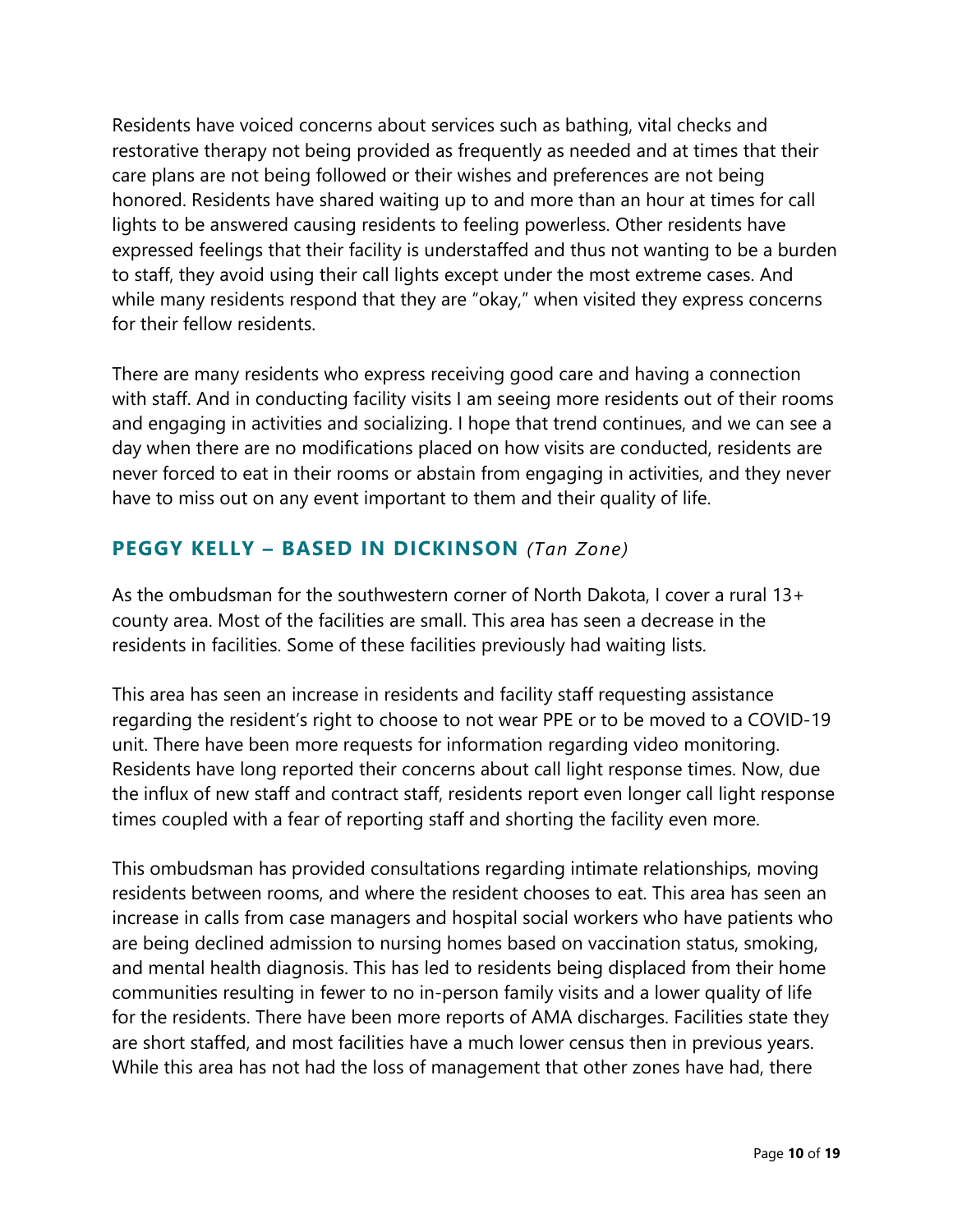have been changes in leadership and reorganization of leadership when replacements cannot be found.

# <span id="page-10-0"></span>**VISITS WITH RESIDENTS**

The ombudsmen are glad to be back in the long-term care homes to have direct faceto-face contact with residents. Our protocol continues to require the basic infection control practices of masking, hand sanitizer, and 6 feet distance. Hopefully by the end of summer, these can be eliminated in the visit protocol.

Using the Coronavirus Response and Relief Supplemental Appropriations (CRRSA) Act of 2021 grant monies, which were given "to Enhance Capacity of Long-Term Care Ombudsman Programs to Respond to Complaints of Abuse and Neglect of Residents in Long-Term Care Facilities During the COVID-19 Public Health Emergency," voice amplifiers were purchased for each ombudsman, so residents have a better chance of hearing them. Masks and pre-existing auditory issues made communication a challenge.

Below is a chart showing the number of visits to residents in facilities throughout Federal Fiscal Year 2021. The long-term care ombudsman federal data report defines two levels of care.

- **Nursing Facilities** Includes nursing homes and swing bed facilities in N.D.
- **Residential Care Communities** Includes basic care and assisted living in N.D.

### <span id="page-10-1"></span>**VISITS TO RESIDENTS IN FACILITIES - FFY 2021**

|                                 | <b>Nursing Facilities</b> | <b>Residential Care Community</b> |
|---------------------------------|---------------------------|-----------------------------------|
| Number of facilities that       | 108                       | 134                               |
| received one or more visits     |                           |                                   |
| Number of visits for all        | 314                       | 354                               |
| facilities                      |                           |                                   |
| Number of facilities that       | 24                        | 15                                |
| received routine access* visits |                           |                                   |

\*Routine access means the residents in a facility have been visited at least once per quarter.

### **North Dakota has:**

- 79 Nursing Facilities
- 34 swing beds,
- 64 basic care facilities, and
- 75 assisted living facilities

## **GOAL: Total of 252 routine access visits**

This goal was **not achieved** in FFY 2021 due to ongoing visit restrictions for part of the year due to the pandemic.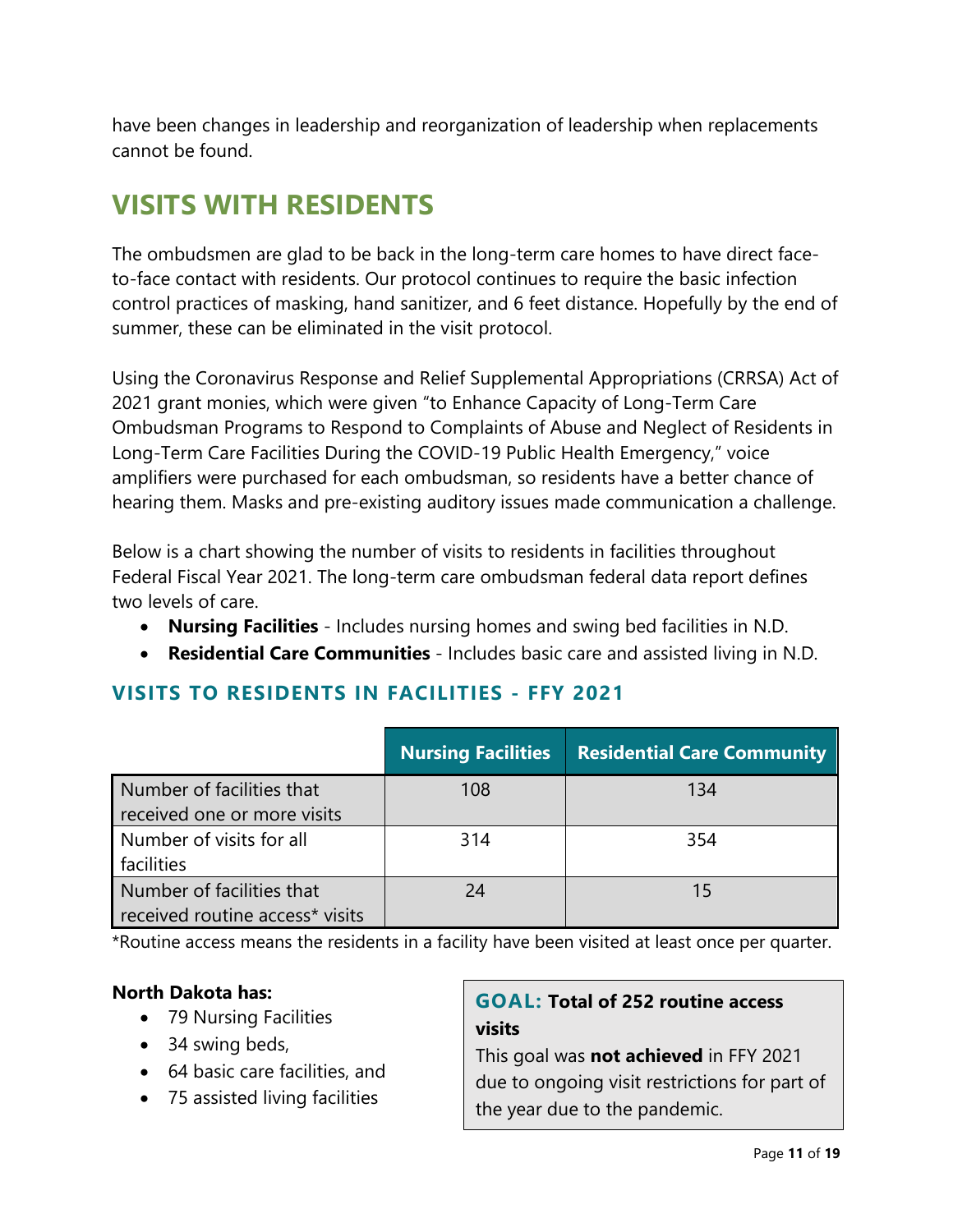

# <span id="page-11-0"></span>**SYSTEMS ADVOCACY**

This past year, systems advocacy was done on a smaller scale. The ombudsmen worked on systems issues with individual facilities on topics of health, safety, welfare and rights.

# <span id="page-11-1"></span>**DATA REPORT**

### **DATA IS FROM THE FFY 2021 FEDERAL NORS REPORT**

**Definition of Complaint as per Administration for Community Living/Administration on Aging – Office of Long-Term Care Ombudsman Programs**

"An expression of dissatisfaction or concern brought to, or initiated by, the Ombudsman program which requires Ombudsman program investigation and resolution on behalf of one or more residents of a long-term care facility."

# <span id="page-11-2"></span>**FFY 2021 COMPLAINT DATA**

- **274 total cases investigated and closed** in FFY 2021
- **397** separate **complaints investigated within these cases.**



### **INCREASE of 62 cases and 96 complaints from FFY 2020**

*\*This is likely reflective of the visible face-to-face presence back in the long-term care homes.*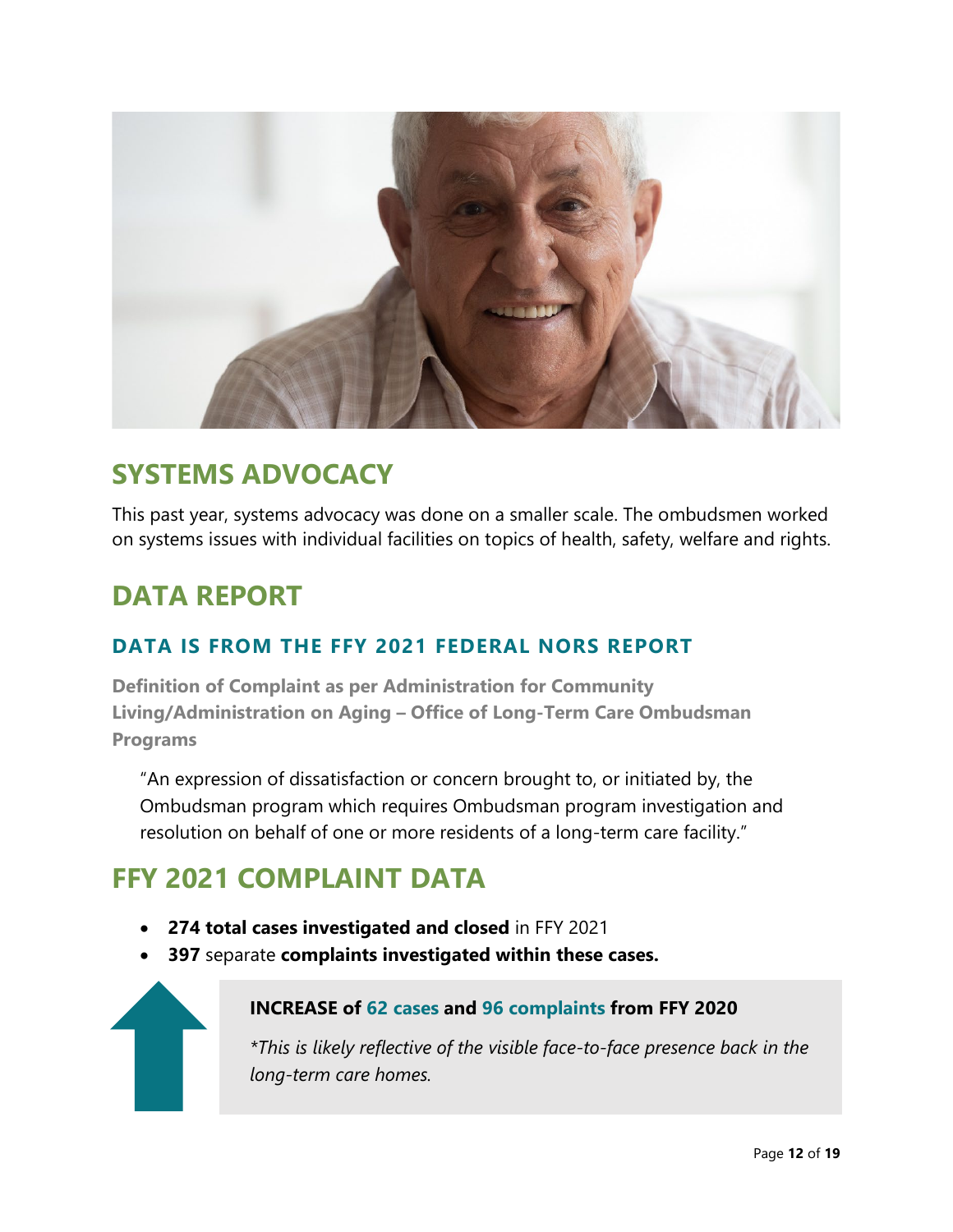

# <span id="page-12-0"></span>**FFY 2021 COMPLAINT DATA**

<span id="page-12-1"></span>The tables on the next pages show the **top three** complaints per major complaint category received for cases closed in FFY 2021. *(Categories are established by the Administration for Community Living/Administration on Aging – Office of Long-Term Care Ombudsman Programs.)*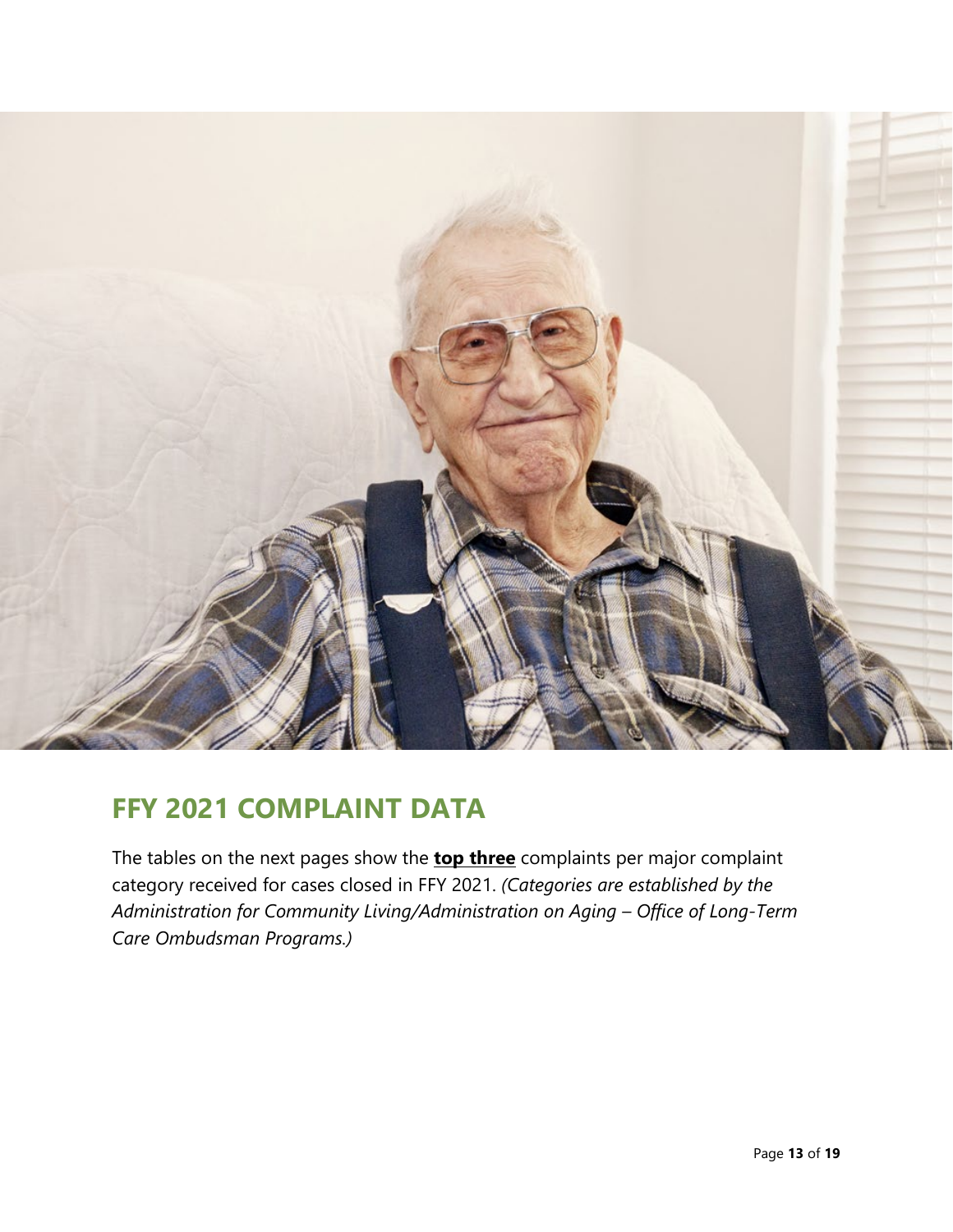## **TOP THREE COMPLAINTS PER MAJOR COMPLAINT CATEGORY**

<span id="page-13-0"></span>

| <b>Major Complaint</b><br><b>Category</b>                                                             | <b>Number of</b><br><b>Complaints</b> |                    | <b>Top Minor Complaint Categories</b>                                                                                                                                                                                                                                                                                  |
|-------------------------------------------------------------------------------------------------------|---------------------------------------|--------------------|------------------------------------------------------------------------------------------------------------------------------------------------------------------------------------------------------------------------------------------------------------------------------------------------------------------------|
|                                                                                                       | <b>FFY</b><br>2020                    | <b>FFY</b><br>2021 | <b>FFY 2021</b>                                                                                                                                                                                                                                                                                                        |
| <b>Care Definition:</b><br>"Any complaint involving                                                   | 86                                    | 76                 | Symptoms unattended                                                                                                                                                                                                                                                                                                    |
| facility staff failing to<br>provide care including,<br>poor quality care,<br>planning and delivery." |                                       |                    | Definition:<br>"Failure to accommodate, identify or provide<br>services related to a change in a resident's<br>condition." Use if symptoms are not<br>addressed and care is not provided.                                                                                                                              |
|                                                                                                       | 62                                    | 97                 | Visitors $-26$ complaints                                                                                                                                                                                                                                                                                              |
| Autonomy, Choice,<br><b>Rights</b>                                                                    |                                       |                    | Definition:<br>"Restrictions on a resident's ability to choose<br>who to associate with and when to visit,<br>either in the facility or in the community."                                                                                                                                                             |
|                                                                                                       | 26                                    | 33                 | Discharge or Eviction - 27 complaints                                                                                                                                                                                                                                                                                  |
| Admission, Transfer,<br>Discharge, Eviction                                                           |                                       |                    | Definition:<br>"Resident received a discharge notice and<br>does not want to leave. Resident was<br>transferred or discharged without notice or<br>due process; resident was transferred to the<br>hospital and not advised of bed hold policy or<br>was not readmitted post hospitalization and<br>similar problems." |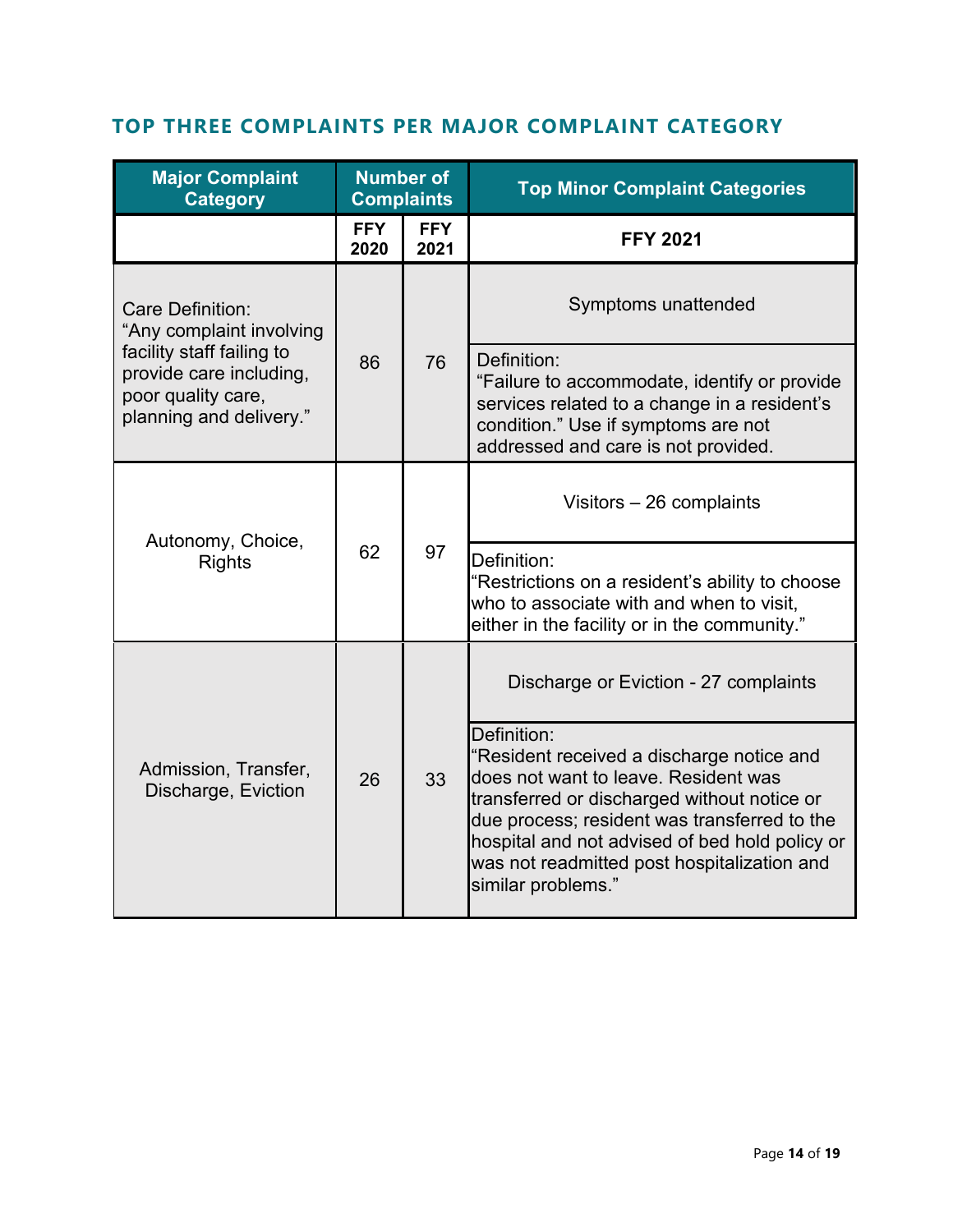# **FFY 2021 COMPLAINT DATA**

- **45%** of the complainants (individuals reporting a complaint) were residents, and 31% were resident representatives, friends, or family.
- Only **32%** of the 397 complaints were not verified.
- Also **68%** of the complaints were partially or fully resolved to the satisfaction of the resident, resident representative or complainant as shown on the chart below. This resolution rate reflects the passionate and persistent advocacy done by the ombudsmen. We start with empowering individuals to be their own advocate. If he/she asks for support, the ombudsmen will either join their voice with that of the resident or become the voice of the resident.

| <b>Disposition Status</b>                                                                                         | <b>Nursing</b><br><b>Facilities</b> | <b>Residential</b><br>Care<br><b>Community</b> | <b>Other</b> | <b>TOTAL</b> |
|-------------------------------------------------------------------------------------------------------------------|-------------------------------------|------------------------------------------------|--------------|--------------|
| Partially or fully resolved to the<br>satisfaction of the resident,<br>resident representative, or<br>complainant | 176                                 | 95                                             | $\Omega$     | 271          |
| Withdrawn or no action<br>needed by the resident,<br>resident representative, or<br>complainant                   | 28                                  | 18                                             | 0            | 46           |
| Not resolved to the<br>satisfaction of the resident,<br>resident representative, or<br>complainant                | 52                                  | 28                                             | ∩            | 80           |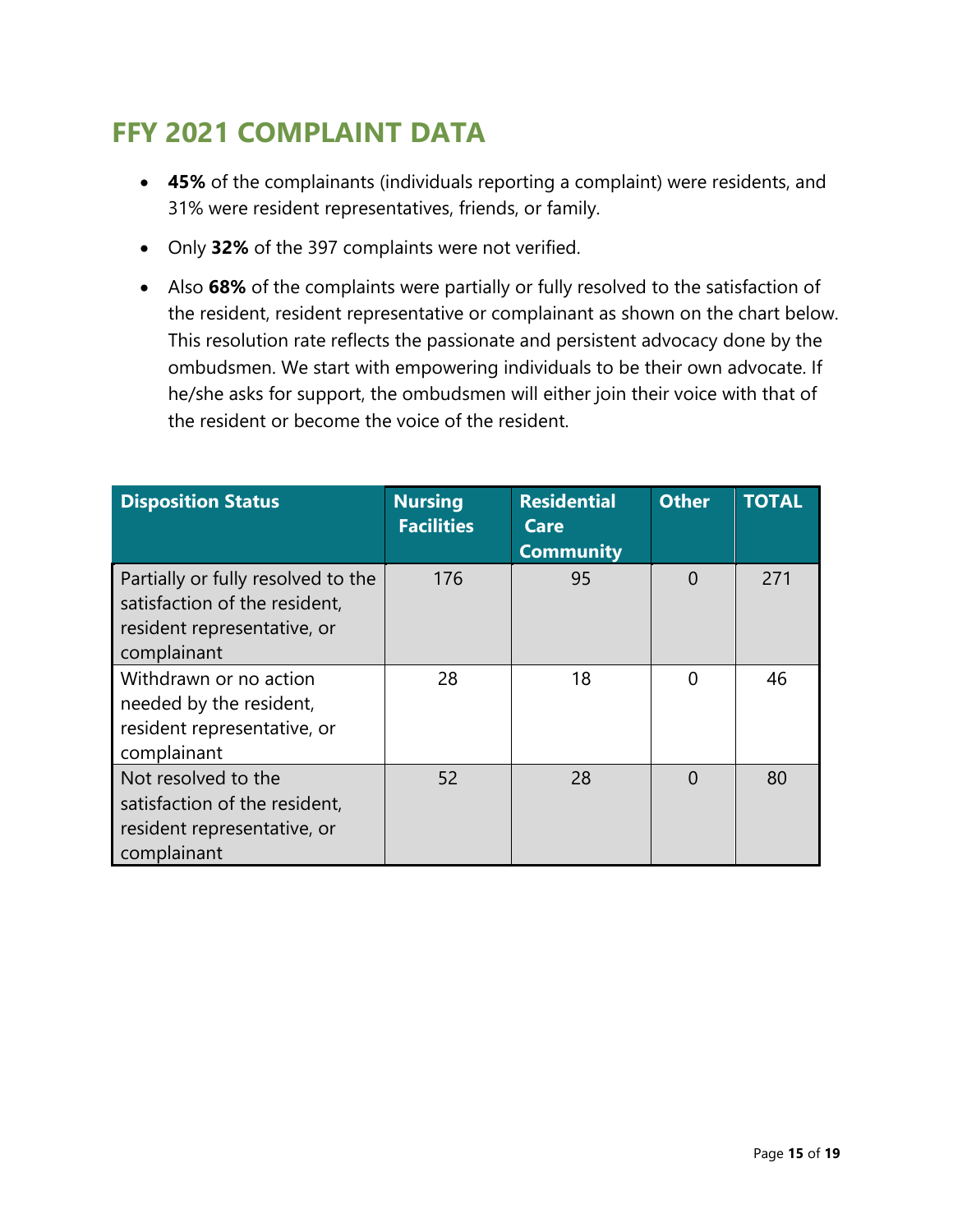# <span id="page-15-0"></span>**CONSULTATIONS/INFORMATION & REFERRAL**

### <span id="page-15-1"></span>**CONSULTATIONS TO FACILITY STAFF** (in person, by phone, or by e-mail)

#### A total of **494 consultations were documented**.

#### **Most Frequent Topics**

- 1. Transfer/Discharge
- 2. Resident Rights
- 3. Health/Safety Issues

### <span id="page-15-2"></span>**INFORMATION & CONSULTATION TO INDIVIDUALS** (residents, family members, community persons, etc.)

#### There were **755 consultations with individuals.**

#### **Most Frequently Discussed Topics**

- 1. Resident Rights
- 2. Transfer/discharge
- 3. Abuse/Neglect/Exploitation

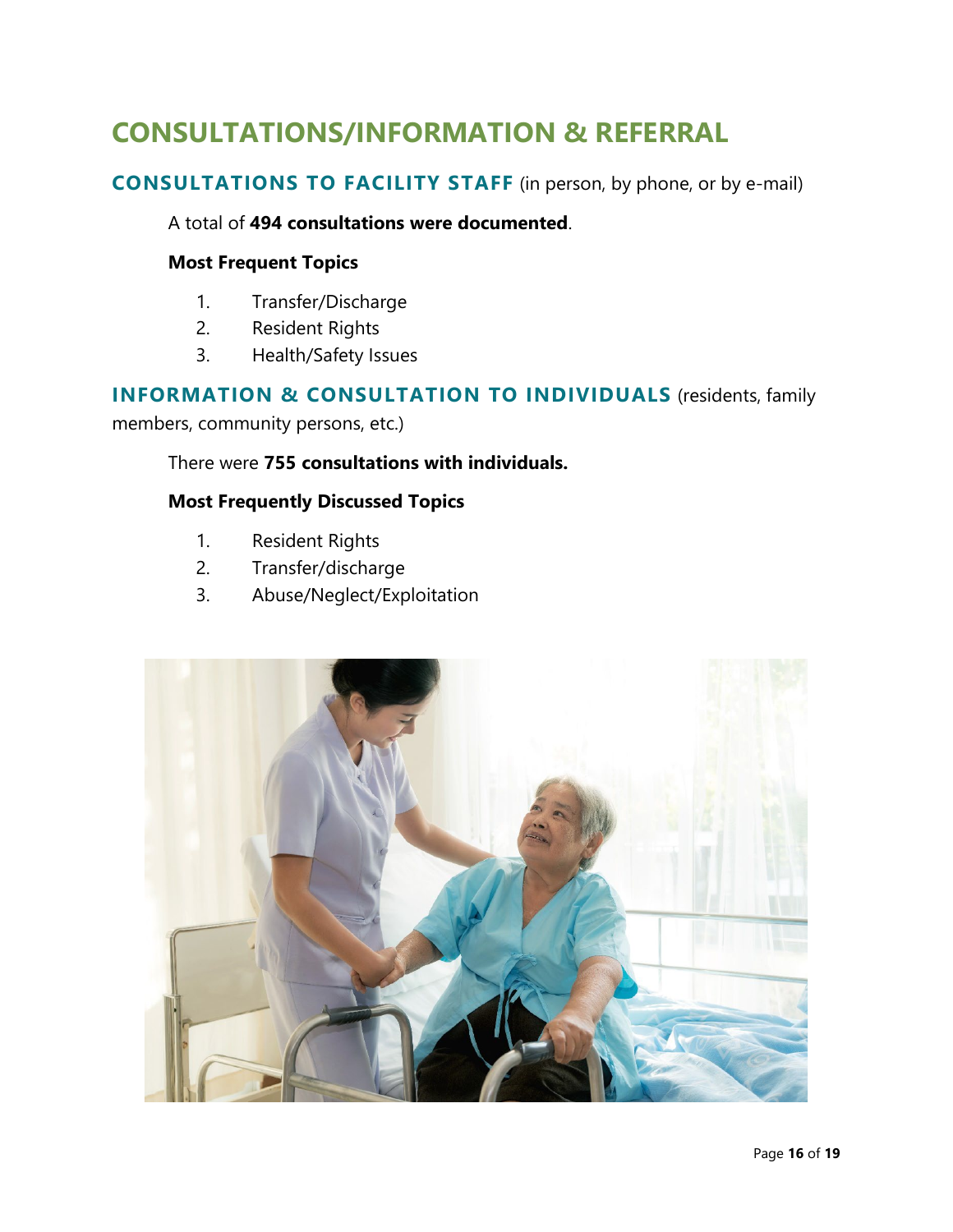# <span id="page-16-0"></span>**OMBUDSMEN: RESIDENT DIRECTED ADVOCATES**

#### **(AKA representatives of the Office)**

These are the staff of the Long-Term Care Ombudsman Program in North Dakota.

- Sandra Brandvold local ombudsman based in Devils Lake
- Laura Fischer local ombudsman based in Fargo
- Mark Jesser local ombudsman based in Fargo
- Shannon Nieuwsma local ombudsman based in Bismarck
- Peggy Kelly local ombudsman based in Dickinson (.75 FTE)
- Debbie Kraft local ombudsman based in Minot
- Karla Backman State Long-Term Care Ombudsman (statewide program administrator)

Currently there is one (1) volunteer ombudsman.

# <span id="page-16-1"></span>**OUTREACH**

Using the American Rescue Plan (ARP) monies granted to the Ombudsman Program, a marketing campaign for volunteer ombudsmen was developed. A video was created and posted on Facebook with other social media also utilized. Additionally, a print ad was placed in ND Living



magazine. There have been multiple inquiries, and additional information and applications have been sent. Some potential volunteers are in the application process and then will enter the initial training phase. Being a volunteer ombudsman is a big ask, as one of the responsibilities is to assist residents with complaint resolution. It is not the typical feel-good volunteer work people are seeking.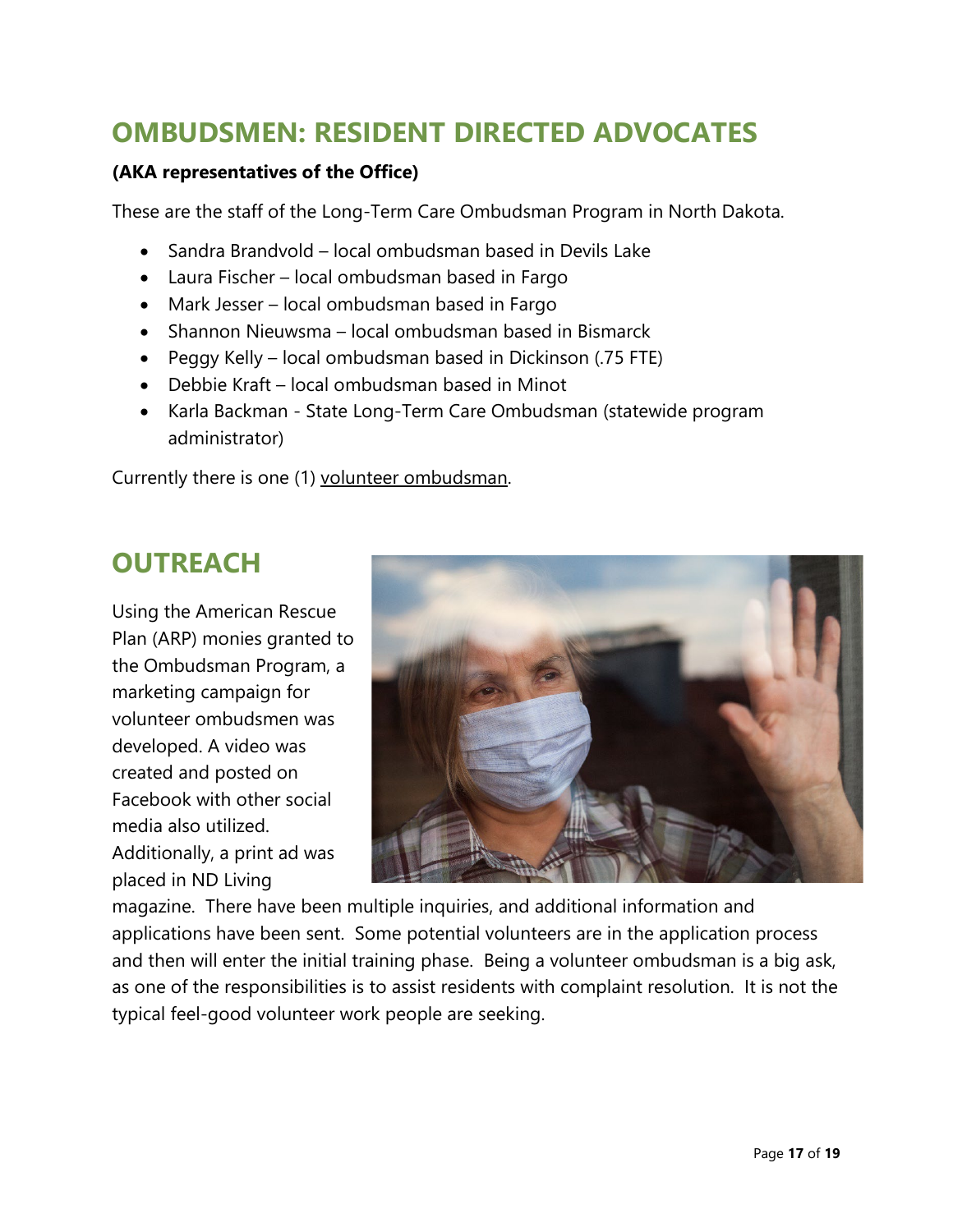# <span id="page-17-0"></span>**OMBUDSMAN:**

#### **merriam-webster.com/dictionary**

ad·vo·cate | \ ˈad-və-kət , -ˌkāt \ **Definition of advocate (Entry 1 of 2)**

- 1. one who defends or maintains a cause or proposal
- 2. one who supports or promotes the interests of a cause or group
- 3. one who pleads the cause of another *specifically* : one who pleads the cause of another before a tribunal or judicial court

#### **advocate**

#### *verb*

#### ad·vo·cate | \ ˈad-və-ˌkāt \

### **advocated; advocating Definition of advocate (Entry 2 of 2)**

*transitive verb*

: to support or argue for (a cause, policy, etc.) : to plead in favor of

: to act as advocate for someone or something

#### **Synonyms & Antonyms for advocate Synonyms: Noun**

- advocator,
- apostle,
- backer,
- booster,
- champion,
- espouser,
- exponent,
- expounder,
- friend,
- gospeler
- (or gospeller),
- herald,
- hierophant,
- high priest,
- paladin,
- promoter,
- proponent,
- protagonist,
- supporter,
- true believer,
- tub-thumper,
- white knight

#### **Synonyms: Verb**

- back,
- champion,
- endorse
- (also indorse),
- patronize,
- plump (for),
- plunk (for)
- or plonk (for),
- support

#### **Antonyms: Noun**

- adversary,
- antagonist,
- opponent